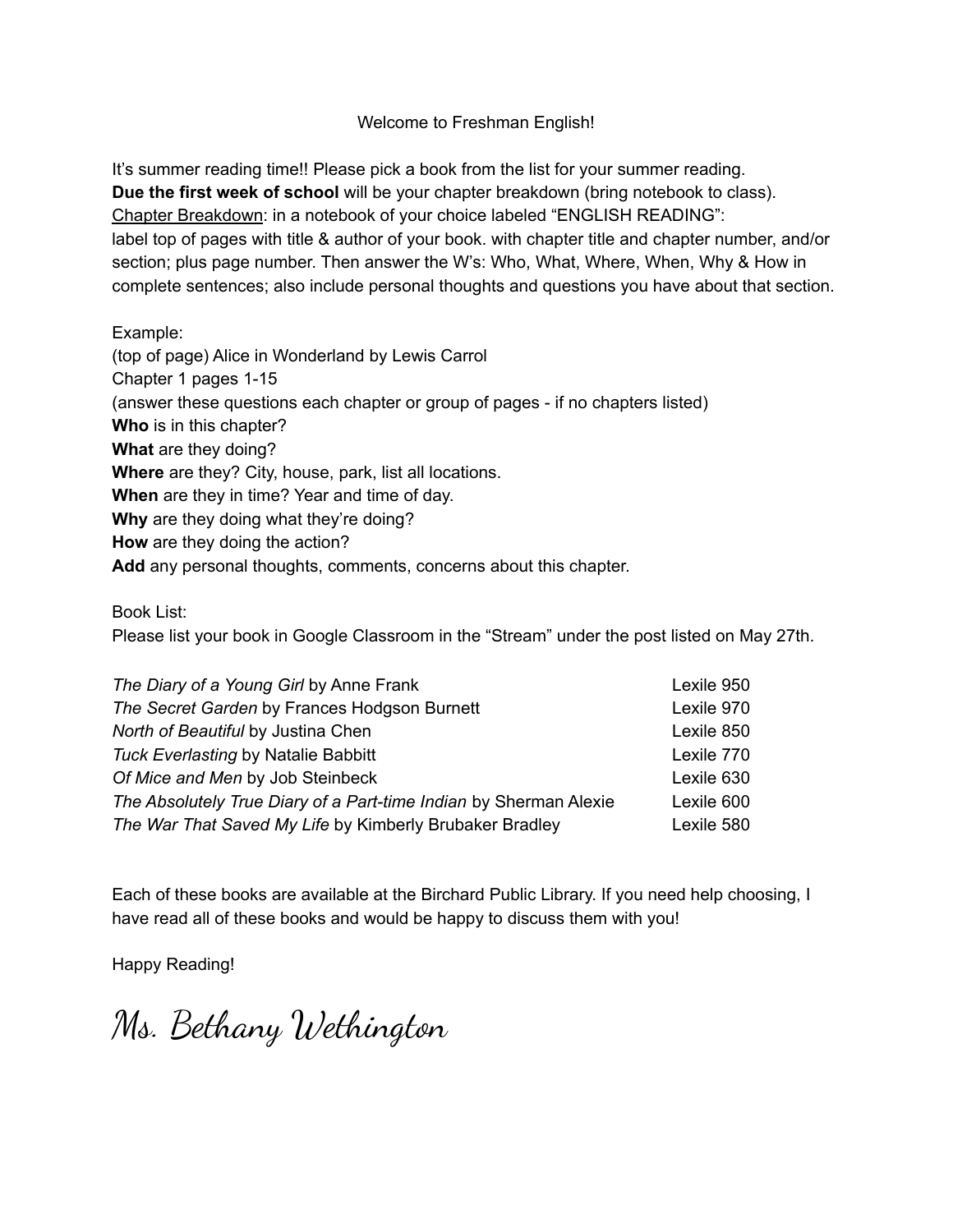### Book Summaries: Goodreads.com



### *The Diary of a Young Girl*

Anne Frank's extraordinary diary, written in the Amsterdam attic where she and her family hid from the Nazis for two years, has become a world classic and a timeless testament to the human spirit. Now, in a new edition enriched by many passages originally withheld by her father, we meet an Anne more real, more human, and more vital than ever. Here she is first and foremost a teenage girl—stubbornly honest, touchingly vulnerable, in love with life. She imparts her deeply secret world of soul-searching and hungering for affection, rebellious clashes with her mother, romance, and wry, candid observations of her companions. Facing hunger, fear of discovery and death, and the petty frustrations of such confined quarters, Anne writes with adult wisdom and views beyond her years. Her story is that of every teenager, lived out in conditions few teenagers have ever known.



### *The Secret Garden*

The plot centers round Mary Lennox, a young English girl who returns to England from India, having suffered the immense trauma by losing both her parents in a cholera epidemic. However, her memories of her parents are not pleasant, as they were a selfish, neglectful and pleasure-seeking couple. Mary is given to the care of her uncle Archibald Craven, whom she has never met. She travels to his home, Misselthwaite Manor located in the gloomy Yorkshire, a vast change from the sunny and warm climate she was used to. When she arrives, she is a rude, stubborn and given to stormy temper tantrums. However, her nature undergoes a gradual transformation when she learns of the tragedies that have befallen her strict and disciplinarian uncle whom she earlier feared and despised. Once when he's away from home, Mary discovers a charming walled garden which is always kept locked. The mystery deepens when she hears sounds of sobbing from somewhere within her uncle's vast mansion. The kindly servants ignore her queries or pretend they haven't heard, spiking Mary's curiosity.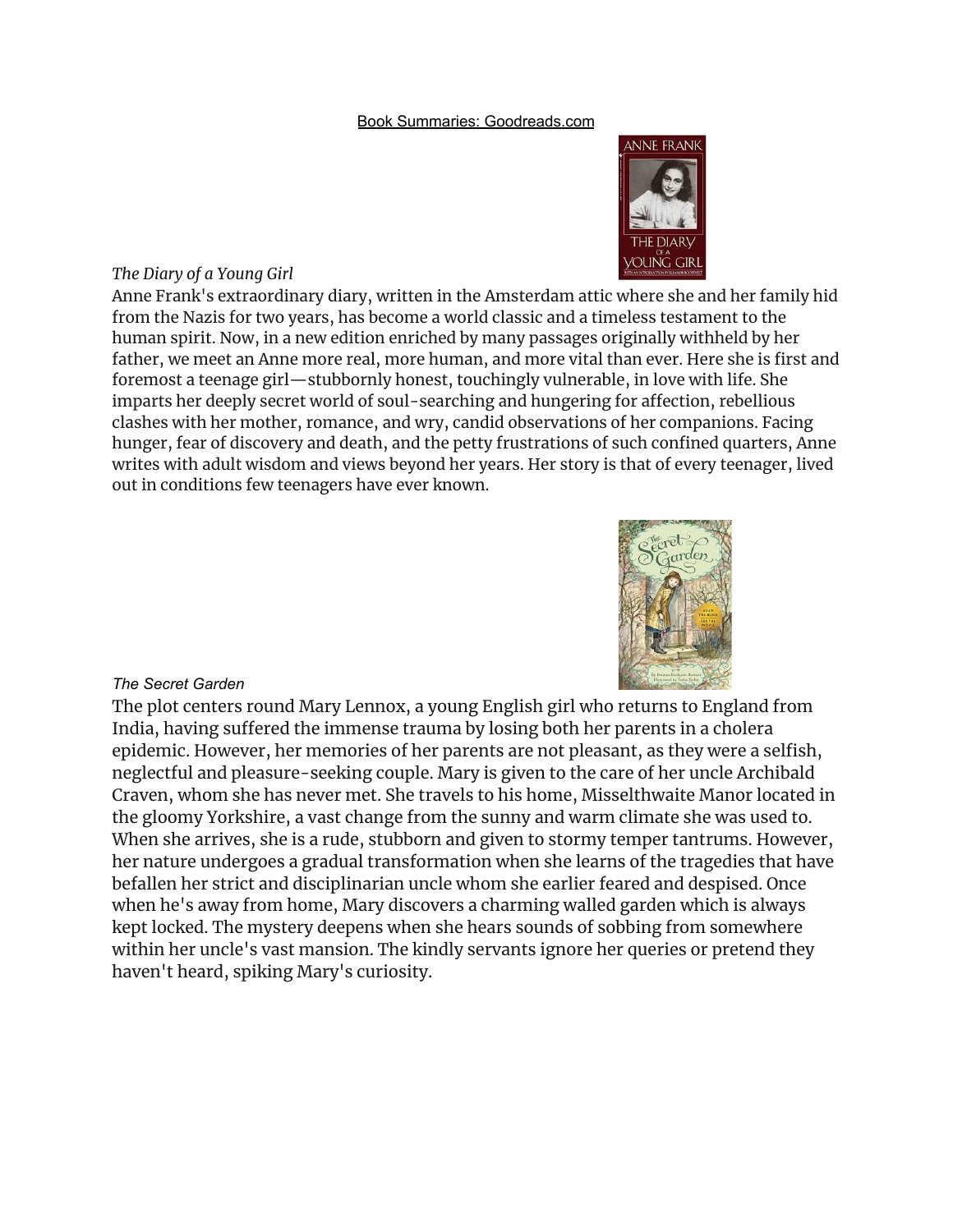# *North of Beautiful*

As he continued to stare, I wanted to point to my cheek and remind him, But you were the one who *wanted this, remember? You're the one who asked-and I repeat-Why not fix your face?* hard not to notice Terra Cooper. She's tall, blond, and has an enviable body. But with one turn of her cheek, all people notice is her unmistakably "flawed" face. Terra secretly plans to leave her stifling small town in the Northwest and escape to an East Coast college, but gets pushed off-course by her controlling father. When an unexpected collision puts Terra directly in Jacob's path, the handsome but quirky Goth boy immediately challenges her assumptions about herself and her life, and she is forced in yet another direction. With her carefully laid plans disrupted, will Terra be able to find her true path?

## *Tuck Everlasting*

Doomed to - or blessed with - eternal life after drinking from a magic spring, the Tuck family wanders about trying to live as inconspicuously and comfortably as they can. When ten-year-old Winnie Foster stumbles on their secret, the Tucks take her home and explain why living forever at one age is less a blessing that it might seem. Complications arise when Winnie is followed by a stranger who wants to market the spring water for a fortune.

### *Of Mice and Men*

An intimate portrait of two men who cherish the slim bond between them and the dream they share in a world marred by petty tyranny, misunderstanding, jealousy, and callousness. Clinging to each other in their loneliness and alienation, George and his simple-minded friend Lennie dream, as drifters will, of a place to call their own—a couple of acres and a few pigs, chickens, and rabbits back in Hill Country where land is cheap. But after they come to work on a ranch in the fertile Salinas Valley of California, their hopes, like "the best laid schemes o' mice an' men," begin to go awry.